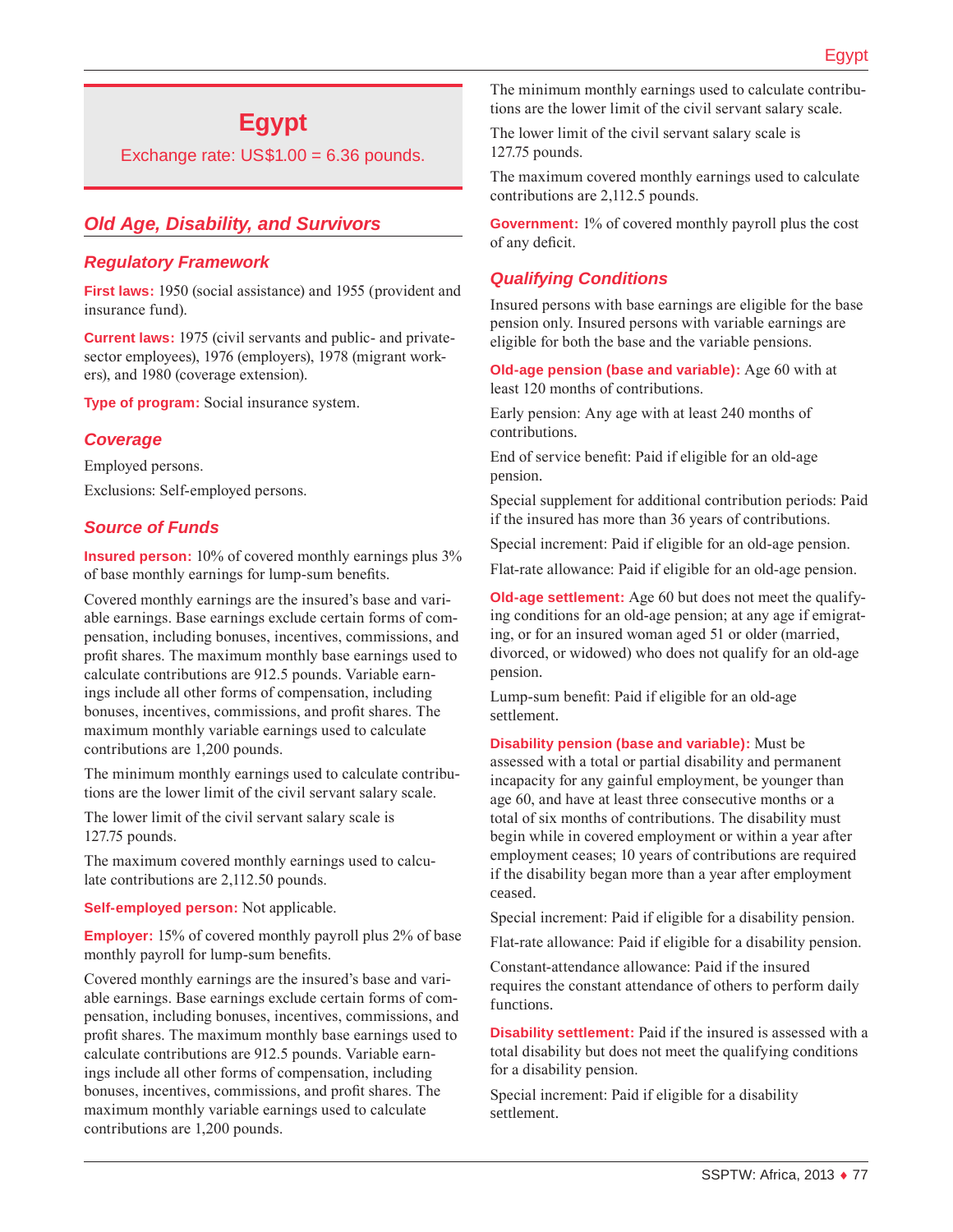Flat-rate allowance: Paid if eligible for a disability settlement.

**Survivor pension (base and variable):** Paid if the deceased was a pensioner or had at least three consecutive months or a total of six months of contributions; at least 10 years of contributions are required if the death occurred more than a year after employment ceased and before the insured reached retirement age.

Special increment: Paid if eligible for a survivor pension.

Flat-rate allowance: Paid if eligible for a survivor pension.

**Survivor benefit:** Paid to eligible survivors or the legal heir if the deceased met the qualifying conditions for a survivor pension.

**Survivor settlement:** If the deceased did not meet the qualifying conditions for a survivor pension, a lump sum is paid to eligible survivors or the legal heir.

Special increment: Paid if eligible for a survivor settlement.

Flat-rate allowance: Paid if eligible for a survivor settlement.

**Death grant:** Paid to the surviving spouse or eligible children for the death of the insured.

Eligible survivors include a dependent widow or a dependent widower with a disability; dependent sons and brothers younger than age 21 (age 26 if a student, no limit if disabled); unmarried daughters and sisters; dependent parents; and a divorced spouse without any other source of income and previously married to the deceased for at least 20 years.

**Funeral grant:** Paid to the surviving spouse or to the eldest child.

### *Old-Age Benefits*

**Base old-age pension:** Up to 2.2% (2.5% for arduous work or 2.8% for dangerous work) of the reference base earnings is paid for each year of contributions, up to 36 years.

For private-sector employees, the reference monthly base earnings are the insured's average monthly base earnings in the last two years or in the five years before the last two years multiplied by 1.4, whichever is lower, up to 912.5 pounds. For public-sector employees and civil servants, the reference monthly base earnings are the insured's average monthly base earnings in the last two years, up to 912.5 pounds.

Early pension: The pension is calculated according to an actuarial reduction factor specified by law.

End of service benefit: A lump sum is paid at retirement or at the end of service.

Old-age benefit: One month of reference base earnings is paid for each year of contributions.

For private-sector employees, the reference monthly base earnings are the insured's average monthly base earnings in the last two years or in the five years before the last two years multiplied by 1.4, whichever is lower, up to 912.5 pounds. For public-sector employees and civil servants, the reference monthly base earnings are the insured's average monthly base earnings in the last two years, up to 912.5 pounds.

Special supplement for additional contribution periods: A lump sum of 15% (9% for contribution periods paid retroactively) of the reference base annual earnings is paid for each year of contributions exceeding 36 years.

Special increment: 25% of the base pension is paid.

The minimum benefit is 20 pounds.

The maximum benefit is 35 pounds.

Flat-rate allowance: 10 pounds is paid.

**Variable old-age pension:** 2.2% (2.5% for arduous work or 2.8% for dangerous work) of the reference variable earnings is paid for each year of contributions.

The reference monthly variable earnings are the average monthly variable earnings for the total contribution period plus 2% for each complete year of contributions, up to 1,200 pounds.

Early pension: The pension is calculated according to an actuarial reduction factor specified by law.

End of service benefit: A lump sum is paid at retirement or at the end of service.

The minimum total pension (base plus variable) is 50% of average monthly (base plus variable) earnings in the last two years (with at least 20 years of coverage).

The maximum total pension (base plus variable) is 80% of average monthly (base plus variable) earnings.

**Old-age settlement:** A lump sum of up to 15% of the total reference (base plus variable) earnings multiplied by 12 is paid for each year of contributions.

For private-sector employees, the reference monthly base earnings are the insured's average monthly base earnings in the last two years or in the five years before the last two years multiplied by 1.4, whichever is lower, up to 912.5 pounds. For public-sector employees and civil servants, the reference monthly base earnings are the insured's average monthly base earnings in the last two years, up to 912.5 pounds.

The reference monthly variable earnings are the average monthly variable earnings for the total contribution period plus 2% for each complete year of contributions, up to 1,200 pounds.

Lump-sum benefit: One month of base earnings is paid for each year of contributions.

### *Permanent Disability Benefits*

**Base disability pension:** Up to 2.2% (2.5% for arduous work or 2.8% for dangerous work) of the reference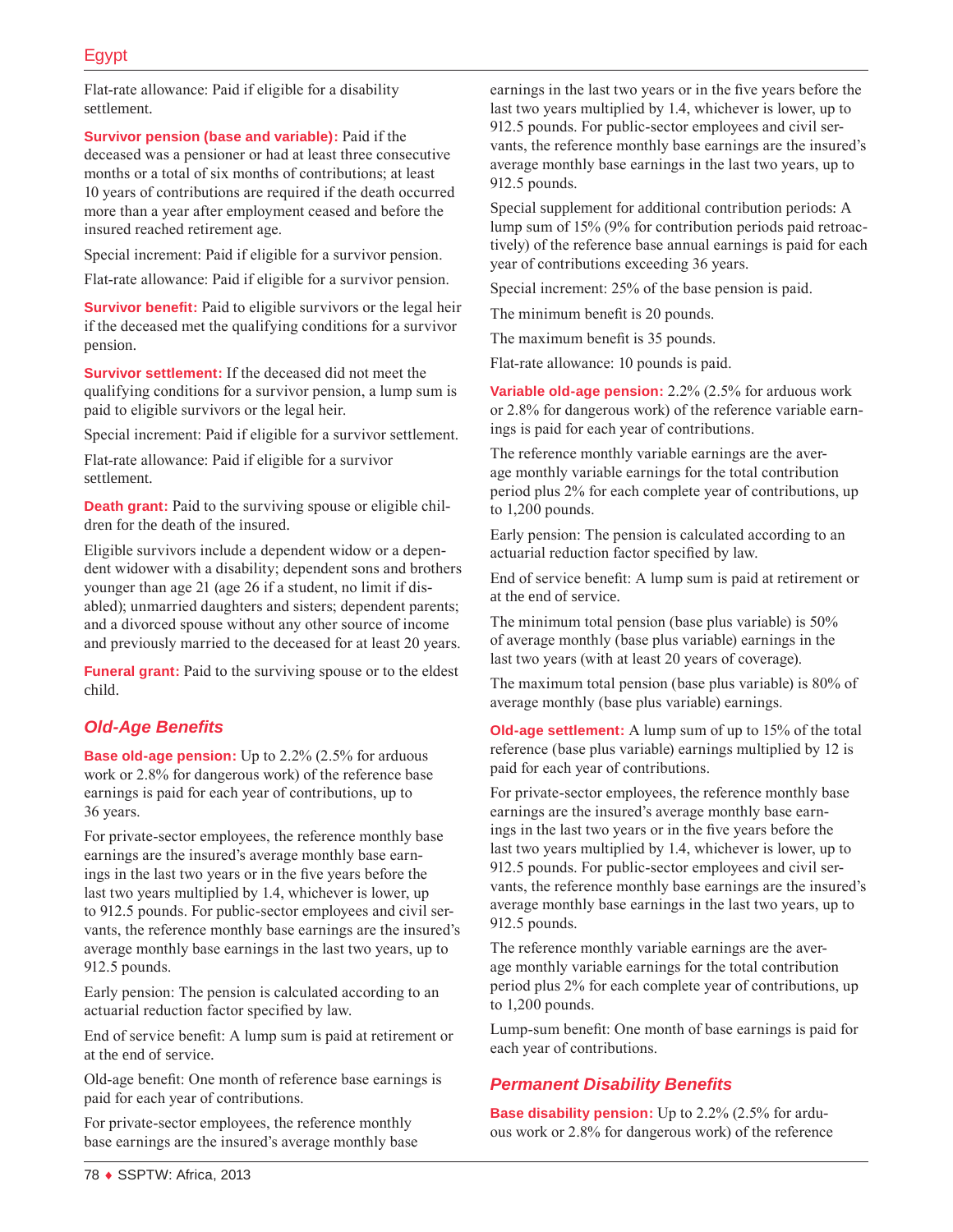base earnings is paid for each year of contributions, up to 36 years.

For private-sector employees, the reference monthly base earnings are the insured's average monthly base earnings in the last two years or in the five years before the last two years multiplied by 1.4, whichever is lower, up to 912.5 pounds. For public-sector employees and civil servants, the reference monthly base earnings are the insured's average monthly base earnings in the last two years, up to 912.5 pounds.

Disability benefit: One month of base earnings is paid for each year of contributions.

The minimum benefit is 10 months of the reference base earnings.

Supplementary benefit: 12 times the reference base monthly earnings used to calculate the disability pension multiplied by an age coefficient is paid for a total disability.

The benefit is reduced by 50% for a partial disability.

Special increment: 25% of the base pension is paid.

The minimum increment is 20 pounds. The maximum increment is 35 pounds.

Flat-rate allowance: 10 pounds is paid.

**Constant-attendance allowance:** 20% of the pension is paid. Variable disability pension: 2.2% (2.5% for arduous work or 2.8% for dangerous work of the reference variable earnings is paid for each year of contributions for total disability.

The reference monthly variable earnings are the average monthly variable earnings for the total contribution period plus 2% for each complete year of contributions, up to 1,200 pounds.

The minimum total pension (base plus variable) is 65% of the average monthly (base plus variable) earnings in the last two years (with at least 20 years of coverage) or 127.75 pounds a month (whichever is greater).

The maximum total pension (base plus variable) is 80% of the average monthly (base plus variable) earnings or 65% of the maximum monthly earnings used to calculate contributions (2,112.5 pounds), whichever is lower.

Supplementary benefit: 12 times the reference monthly variable earnings used to calculate the disability pension multiplied by an age coefficient is paid for a total disability. The benefit is reduced by 50% for a partial disability.

Constant-attendance allowance: 20% of the pension is paid.

**Disability settlement:** Up to 15% of the total reference (base plus variable) earnings multiplied by 12 is paid for each year of contributions.

For private-sector employees, the reference monthly base earnings are the insured's average monthly base earnings in the last two years or in the five years before the last two years multiplied by 1.4, whichever is lower, up to 912.5 pounds. For public-sector employees and civil servants, the reference monthly base earnings are the insured's average monthly base earnings in the last two years, up to 912.5 pounds.

The reference monthly variable earnings are the average monthly variable earnings for the total contribution period plus 2% for each complete year of contributions, up to 1,200 pounds.

Lump-sum benefit: One month of base earnings is paid for each year of contributions.

The minimum benefit is 10 months of reference base earnings.

Supplementary benefit: 12 times the total reference monthly (base plus variable) earnings used to calculate the disability pension multiplied by an age coefficient is paid. The benefit is reduced by 50% for a partial disability.

### *Survivor Benefits*

**Base survivor pension:** Up to 2.2% (2.5% for arduous work or 2.8% for dangerous work) of the reference base earnings is paid for each year of contributions, up to 36 years.

For private-sector employees, the reference monthly base earnings are the insured's average monthly base earnings in the last two years or in the five years before the last two years multiplied by 1.4, whichever is lower, up to 912.5 pounds. For public-sector employees and civil servants, the reference monthly base earnings are the insured's average monthly base earnings in the last two years, up to 912.5 pounds.

The minimum benefit is 10 months of reference base earnings.

Supplementary benefit: 12 times the reference monthly base earnings used to calculate the survivor pension multiplied by an age coefficient is paid.

Special increment: 25% of the pension is paid.

The minimum increment is 20 pounds. The maximum increment is 35 pounds.

Flat-rate allowance: 10 pounds is paid.

**Variable survivor pension:** 2.2% (2.5% for arduous work or 2.8% for dangerous work) of the reference variable earnings is paid for each year of contributions. The reference monthly variable earnings are the average monthly variable earnings for the total contribution period plus 2% for each complete year of contributions, up to 1,200 pounds.

The minimum total pension (base plus variable) is 65% of the average monthly (base plus variable) earnings in the last two years (with at least 20 years of coverage) or 127.75 pounds a month (whichever is greater).

The maximum total pension (base plus variable) is 80% of the average monthly (base plus variable) earnings or 65% of the maximum monthly earnings used to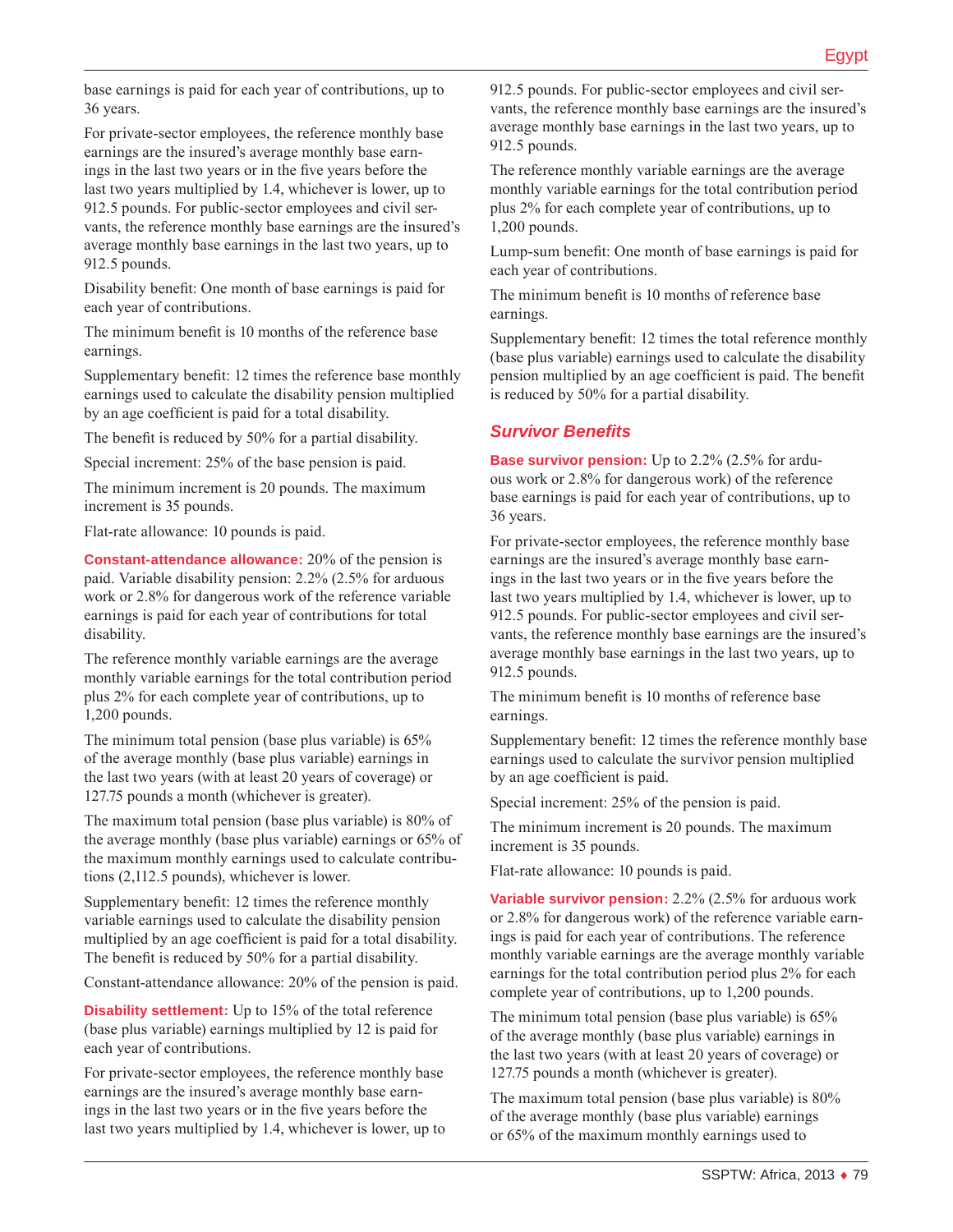calculate contributions (2,112.5 pounds), whichever is lower.

Supplementary benefit: 12 times the reference monthly variable earnings used to calculate the survivor pension multiplied by an age coefficient is paid.

**Survivor benefit:** One month of earnings is paid for each year of contributions.

**Survivor settlement:** Up to 15% (9% for contribution periods paid retroactively) of the total reference (base plus variable) earnings multiplied by 12 is paid for each year of contributions.

For private-sector employees, the reference monthly base earnings are the insured's average monthly base earnings in the last two years or in the five years before the last two years multiplied by 1.4, whichever is lower, up to 912.5 pounds. For public-sector employees and civil servants, the reference monthly base earnings are the insured's average monthly base earnings in the last two years, up to 912.5 pounds.

The reference monthly variable earnings are the average monthly variable earnings for the total contribution period plus 2% for each complete year of contributions, up to 1,200 pounds.

Lump-sum benefit: One month of reference base earnings is paid for each year of contributions.

The minimum benefit is 10 months of reference base earnings.

Supplementary benefit: 12 times the total reference monthly (base plus variable) earnings used to calculate the survivor pension multiplied by an age coefficient is paid.

**Death grant:** Three months of the old-age or disability pension the deceased received or was entitled to receive (base plus variable) pension is paid.

**Funeral grant:** Two months of the deceased's old-age or disability pension the deceased received or was entitled to receive pension (base plus variable) is paid.

The minimum grant is 200 pounds.

#### *Administrative Organization*

Ministry of Finance ([http://www.mof.gov.eg\)](http://www.mof.gov.eg) provides general supervision.

National Organization for Social Insurance for the Private and Public Sector Fund administers the program.

Social Insurance Government Sector Fund administers the program for government employees.

### *Sickness and Maternity*

### *Regulatory Framework*

**First laws:** 1959 and 1964.

**Current law:** 1975 (social security).

**Type of program:** Social insurance system.

#### *Coverage*

Employed persons. Coverage is being extended gradually to students.

Exclusions: Temporary and casual agricultural workers, small-scale artisans, household workers, and self-employed persons.

### *Source of Funds*

**Insured person:** 1% of covered monthly earnings; old-age pensioners contribute 1% of the pension; survivors voluntarily contribute 2% of the survivor pension.

The minimum monthly earnings used to calculate contributions are the lower limit of the civil servant salary scale.

The lower limit of the civil servant salary scale is 127.75 pounds.

The maximum monthly earnings used to calculate contributions are 2,112.5 pounds.

**Self-employed person:** Not applicable.

**Employer:** 4% of covered monthly payroll; 3% for employers providing cash sickness benefits to employees.

The minimum monthly earnings used to calculate contributions are the lower limit of the civil servant salary scale.

The lower limit of the civil servant salary scale is 127.75 pounds.

The maximum monthly earnings used to calculate contributions are 2,112.5 pounds.

**Government:** None; the cost of cash benefits paid directly to insured government employees.

#### *Qualifying Conditions*

**Cash sickness and medical benefits:** The insured must have paid contributions for the last three months or for a total of six months, including the last two months.

**Cash maternity benefits:** The insured must have paid contributions for the last 10 months.

### *Sickness and Maternity Benefits*

**Sickness benefit:** 75% of the insured's last covered daily wage before the incapacity began is paid for the first 90 days; thereafter, 85% (100% for specified chronic diseases). The benefit is paid for up to 180 days in a calendar year (no limit for specified chronic diseases).

The minimum benefit is the minimum contributory wage.

The minimum contributory wage is 127.75 pounds.

Benefits are paid daily, weekly, or monthly, depending on the frequency of the insured's wage payments.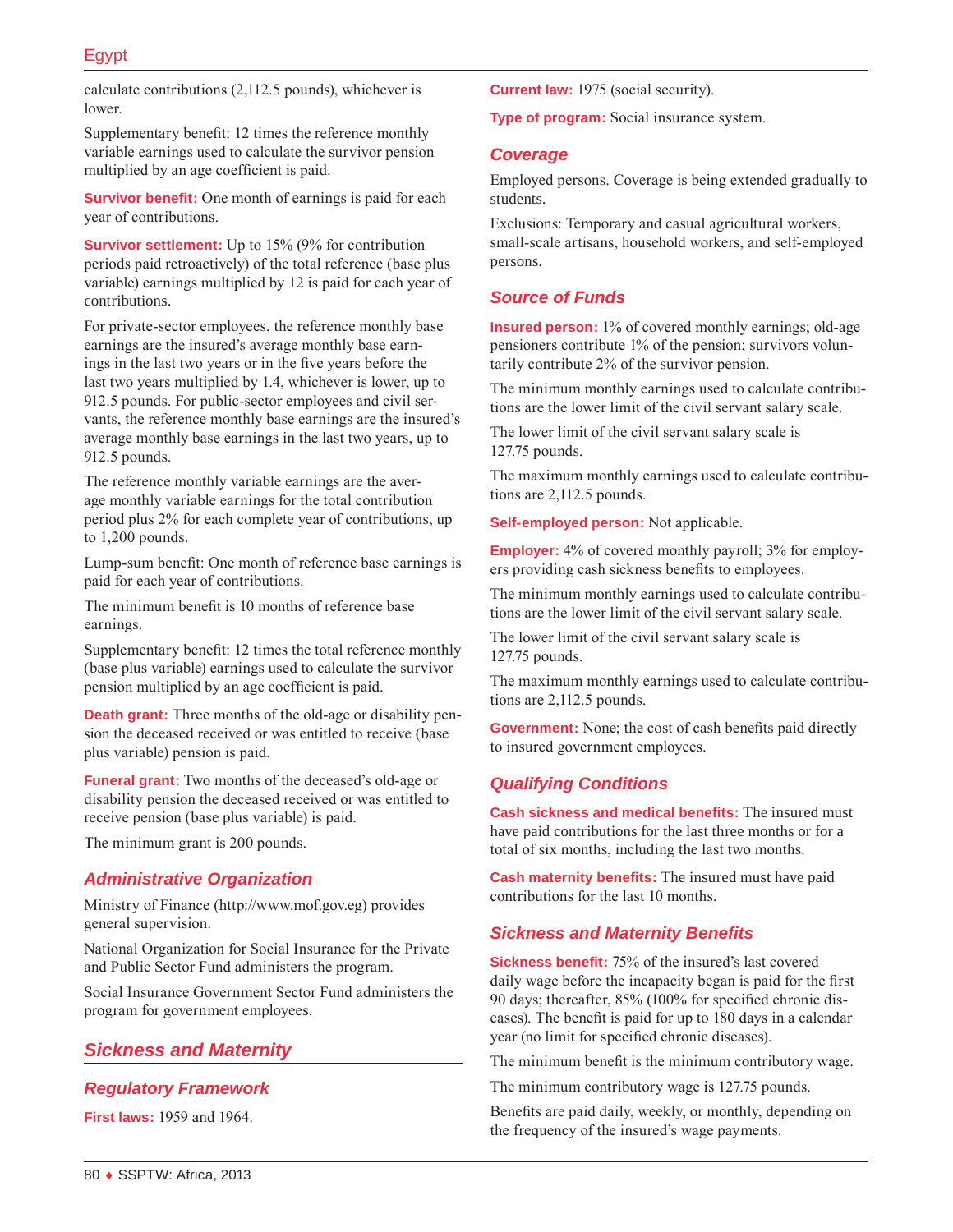**Maternity benefit:** 75% of the last covered daily wage before the maternity leave period began is paid for up to 90 days. The benefit is paid for a maximum of three pregnancies.

The minimum benefit is the minimum contributory wage.

The minimum contributory wage is 127.75 pounds.

Benefits are paid daily, weekly, or monthly, depending on the frequency of the insured's wage payments.

# *Workers' Medical Benefits*

Benefits include general and specialist care, surgery, hospitalization, maternity care, dental care, laboratory services, medicine, rehabilitation services, and appliances.

Employer, public, or other medical facilities provide service benefits under contract with the Health Insurance Organization.

### *Dependents' Medical Benefits*

Medical benefits for dependents are the same as those for the insured.

### *Administrative Organization*

Ministry of Health and Population ([http://www.mohp.gov](http://www.mohp.gov.eg) [.eg\)](http://www.mohp.gov.eg) provides general supervision.

National Organization for Social Insurance for the Private and Public Sector Fund and the Social Insurance Government Sector Fund administer contributions and cash benefits.

Health Insurance Organization administers medical benefits through its hospitals.

# *Work Injury*

### *Regulatory Framework*

**First law:** 1936.

**Current law:** 1975 (social security).

**Type of program:** Social insurance system.

### *Coverage*

Employed persons.

Exclusions: Casual workers, self-employed persons, and household workers.

### *Source of Funds*

**Insured person:** None.

**Self-employed person:** Not applicable.

**Employer:** 3% of covered monthly payroll; up to 2% of covered monthly payroll if the employer provides temporary disability benefits.

The minimum monthly earnings used to calculate contributions are the lower limit of the civil servant salary scale.

The lower limit of the civil servant salary scale is 127.75 pounds.

The maximum monthly earnings used to calculate contributions are 2,112.5 pounds.

**Government:** None.

# *Qualifying Conditions*

**Work injury benefits:** There is no minimum qualifying period.

### *Temporary Disability Benefits*

**Temporary disability benefit:** 100% of the covered daily wage is paid from the day after the disability began until full recovery or certification of permanent disability.

The minimum benefit is the minimum contributory wage.

The minimum contributory wage is 127.75 pounds.

Benefits are paid daily, weekly, or monthly, depending on the frequency of the insured's wage payments.

### *Permanent Disability Benefits*

**Base permanent disability pension:** 80% of the insured's average monthly base earnings in the year before the disability began is paid.

The maximum monthly base earnings used to calculate the base permanent disability pension are 912.5 pounds.

The minimum base pension is 127.75 pounds a month.

The maximum base pension is 730 pounds a month.

Partial disability: If the insured is assessed with a disability of 35% to 100%, a percentage of the pension is paid according to the assessed degree of disability. If the degree of disability is less than 35%, a lump sum based on 48 months of pension is paid according to the assessed degree of disability.

Lump-sum award: If the insured is eligible for a permanent disability pension, one month of base earnings is paid for each year of contributions.

The maximum monthly base earnings used to calculate the lump-sum award are 912.5 pounds.

The minimum lump-sum award is 10 months of base earnings.

Supplementary compensation: 18 times the monthly base earnings used to calculate the survivor pension multiplied by an age coefficient is paid.

Constant-attendance allowance: If the insured requires the constant attendance of others to perform daily functions, 20% of the pension is paid.

If the insured receives benefits under the old-age, disability, and survivors program, the total work injury permanent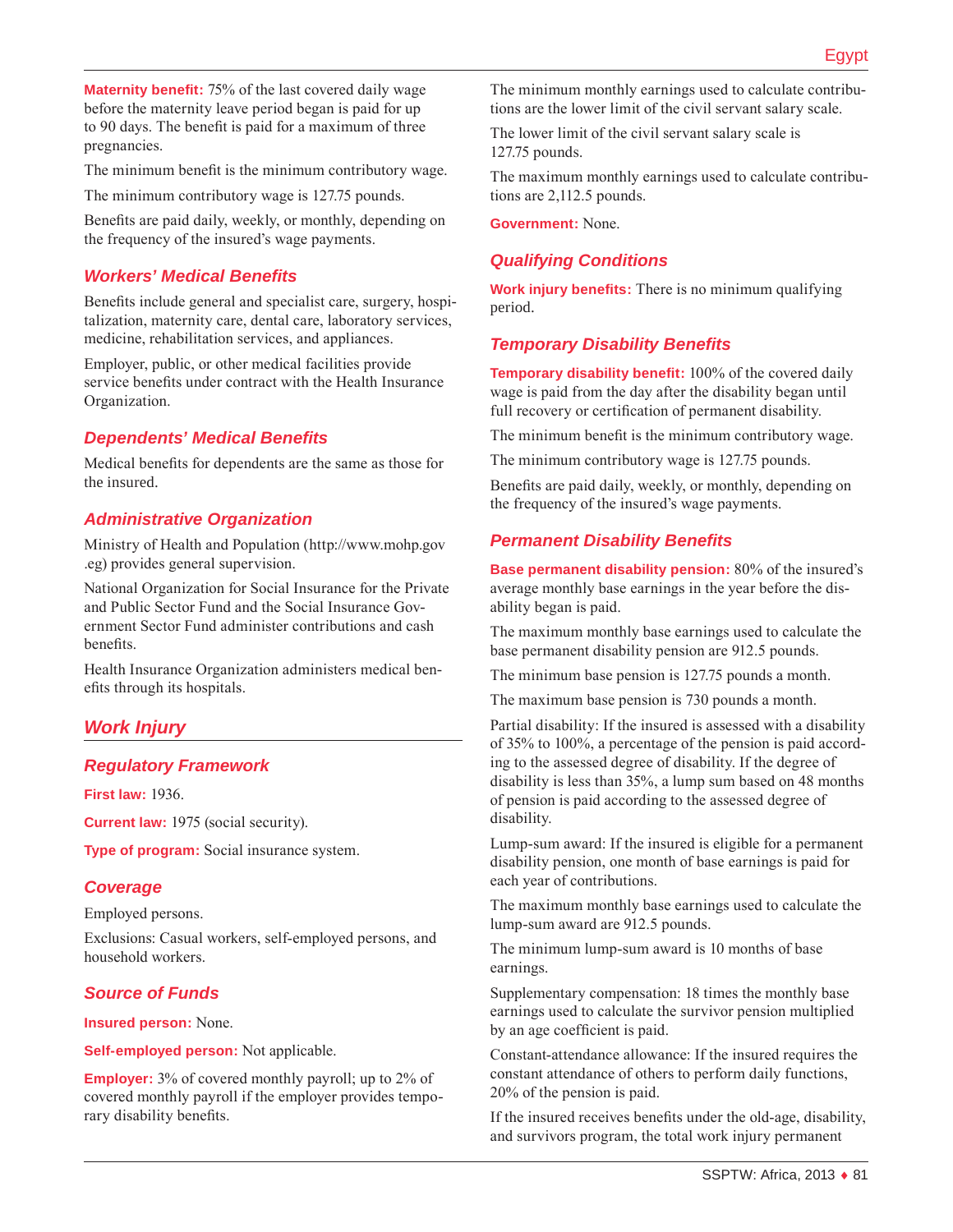disability pension (base plus variable) is 100% of average monthly covered (base plus variable) earnings during the year before the disability began.

Benefit adjustment: Pensions are increased by 5% after each five-year period of continuous disability, up to age 60.

**Variable permanent disability pension:** 80% of reference variable earnings is paid.

The reference monthly variable earnings are the average monthly variable earnings for the total contribution period, up to 1,200 pounds.

Partial disability: If the insured is assessed with a disability of 35% to 100%, a percentage of the pension is paid according to the assessed degree of disability. If the degree of disability is less than 35%, a lump sum based on 48 months of pension is paid according to the assessed degree of disability.

Supplementary compensation: 18 times the monthly variable earnings used to calculate the survivor pension multiplied by an age coefficient is paid.

Constant-attendance allowance: If the insured requires the constant attendance of others to perform daily functions, 20% of the pension is paid.

If the insured receives benefits under the old-age, disability, and survivors program, the total work injury permanent disability pension (base plus variable) is 100% of average monthly covered (base plus variable) earnings during the year before the disability began.

Benefit adjustment: Pensions are increased by 5% after each five-year period of continuous disability, up to age 60.

### *Workers' Medical Benefits*

Benefits include general and specialist care, surgery, hospitalization, medicine, X-rays, appliances, and rehabilitation.

### *Survivor Benefits*

**Base survivor pension:** 80% of the insured's average monthly base earnings in the last year before the insured's death is paid.

The maximum monthly base earnings used to calculate the base survivor pension are 912.5 pounds.

The minimum base pension is 127.75 pounds a month.

The maximum base pension is 730 pounds a month.

Lump-sum award: One month of base earnings is paid for each year of contributions.

The maximum monthly base earnings used to calculate the lump-sum award are 912.5 pounds.

The minimum lump-sum award is 10 months of base earnings.

Benefits are split among eligible survivors according to a schedule in law, including a widow of any age, a widower with a disability, dependent sons and brothers younger than age 21 (age 26 if a student, no limit if disabled), unmarried daughters and sisters, and dependent parents.

All survivor pensions may be taken as a lump sum.

If the insured receives benefits under the old-age, disability, and survivors program, the total work injury survivor pension (base plus variable) is 100% of average monthly covered (base plus variable) earnings.

**Variable survivor pension:** 80% of reference monthly variable earnings is paid.

The reference monthly variable earnings are the average monthly variable earnings for the total contribution period, up to 1,200 pounds.

Benefits are split among eligible survivors according to a schedule in law, including a widow of any age, a widower with a disability, dependent sons and brothers younger than age 21 (age 26 if a student, no limit if disabled), unmarried daughters and sisters, and dependent parents.

All survivor pensions may be taken as a lump sum.

If the insured receives benefits under the old-age, disability, and survivors program, the total work injury survivor pension (base plus variable) is 100% of average monthly covered (base plus variable) earnings.

**Death grant:** Three months of the permanent disability pension the deceased received or was entitled to receive (base plus variable) pension is paid.

**Funeral grant:** Two months of the permanent disability pension the deceased received or was entitled to receive (base plus variable) pension is paid.

The minimum grant is 200 pounds.

#### *Administrative Organization*

Ministry of Finance ([http://www.mof.gov.eg\)](http://www.mof.gov.eg) provides general supervision.

National Organization for Social Insurance for the Private and Public Sector Fund and the Social Insurance Government Sector Fund administer contributions and cash benefits.

Health Insurance Organization administers medical benefits through its hospitals.

### *Unemployment*

#### *Regulatory Framework*

**First law:** 1959.

**Current law:** 1975 (social security).

**Type of program:** Social insurance system.

#### *Coverage*

Public- and private-sector employees.